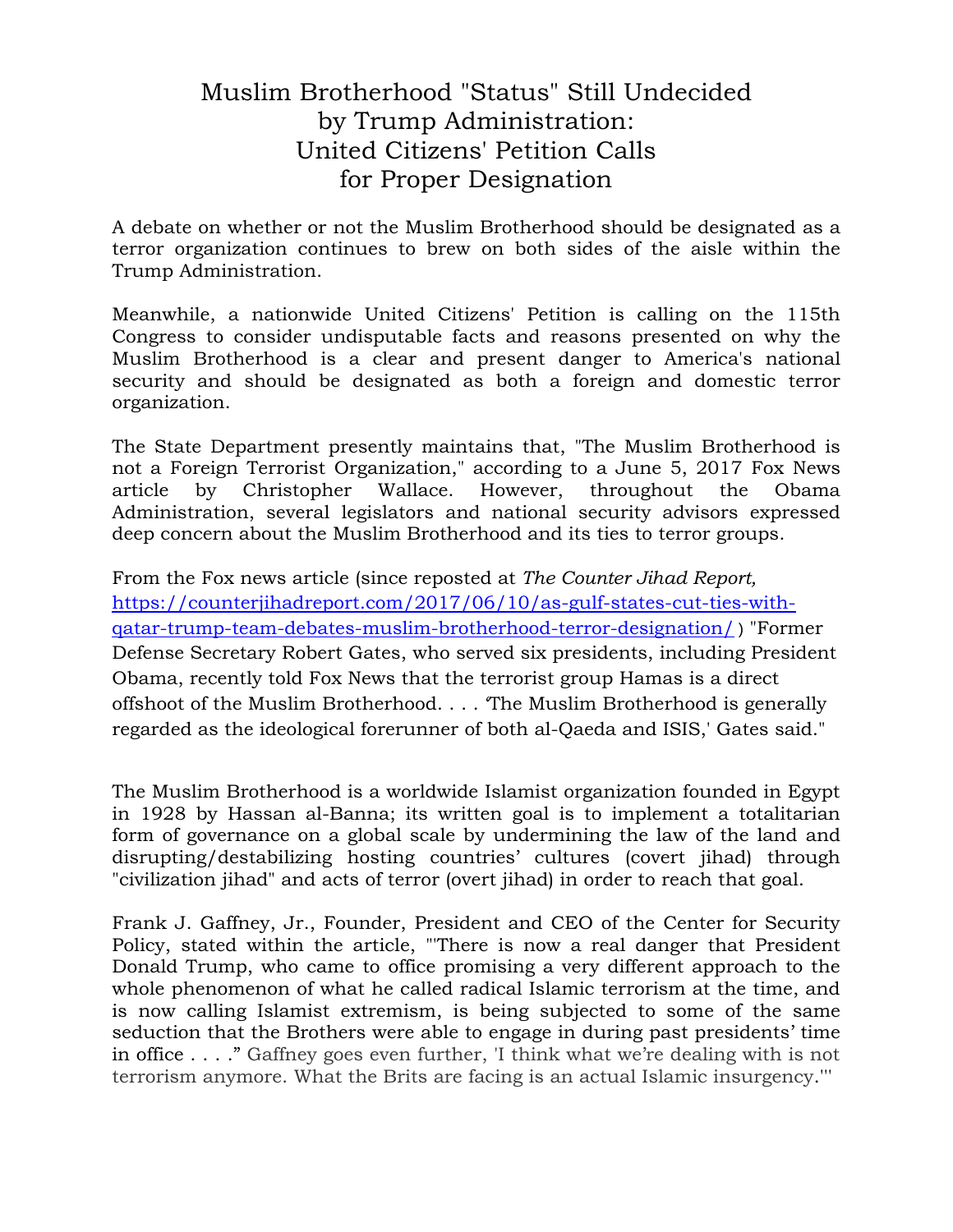The United Citizens' Petition urges Congress to pass present legislation S.68 and H.R. 377 introduced in January 2017, the Muslim Brotherhood Designation Act of 2017.

The Petition cites a directive contained within an internal Muslim Brotherhood document titled, "Explanatory Memorandum on the General Strategic Goal for the Group in North America." The document, presented during the 2008 Holy Land Foundation trial, states in part:

"The process of [Muslim] settlement is a 'Civilization-Jihadist Process' with all the word means. The Ikhwan [Arabic for Brotherhood] must understand that their work in America is a kind of grand jihad in eliminating and destroying Western civilization from within and sabotaging its miserable house by their hands and the hands of the believers so that it is eliminated and God's [Allah's] religion is made victorious over all other religions."

The United Citizens' Petition is a non-partisan independent effort and is neither associated with nor represented by any specific group or organization. The petitioner urges all concerned citizens throughout the United States to unite on this national security issue and urge Congress to approve S.68, H.R. 377: the Muslim Brotherhood Designation Act of 2017.

The United Citizens' Petition to Congress may be accessed and signed on the Internet at the petitioner's website: [http:www.Starman3000.com](http://www.starman3000.com/)

Mike Ramirez, United Citizens San Antonio, Texas

# **RE: Comments**

Here are several of the comments from the Petition site. Interesting that some are from UK, Canada and Australia.

This comment as well. "Petition your gov't about the MB" might even go global for others to do. :)

**Donna G.:** San Antonio, TX It is great that the TRUTH IS COMING OUT!~

# **Vanessa H.:** Huntington Beach, CA

I'm signing this petition because it is time for Congress to get serious about resolving this Islam threat by creating laws that empower our President & governing agencies in defeating this unacceptable attack on our country, citizens, and way of life. Start today!

# **Patrick N.: Coulsdon, United Kingdom**

I feel I had to sign this as I have watched my country be turned into a place I don't recognise any more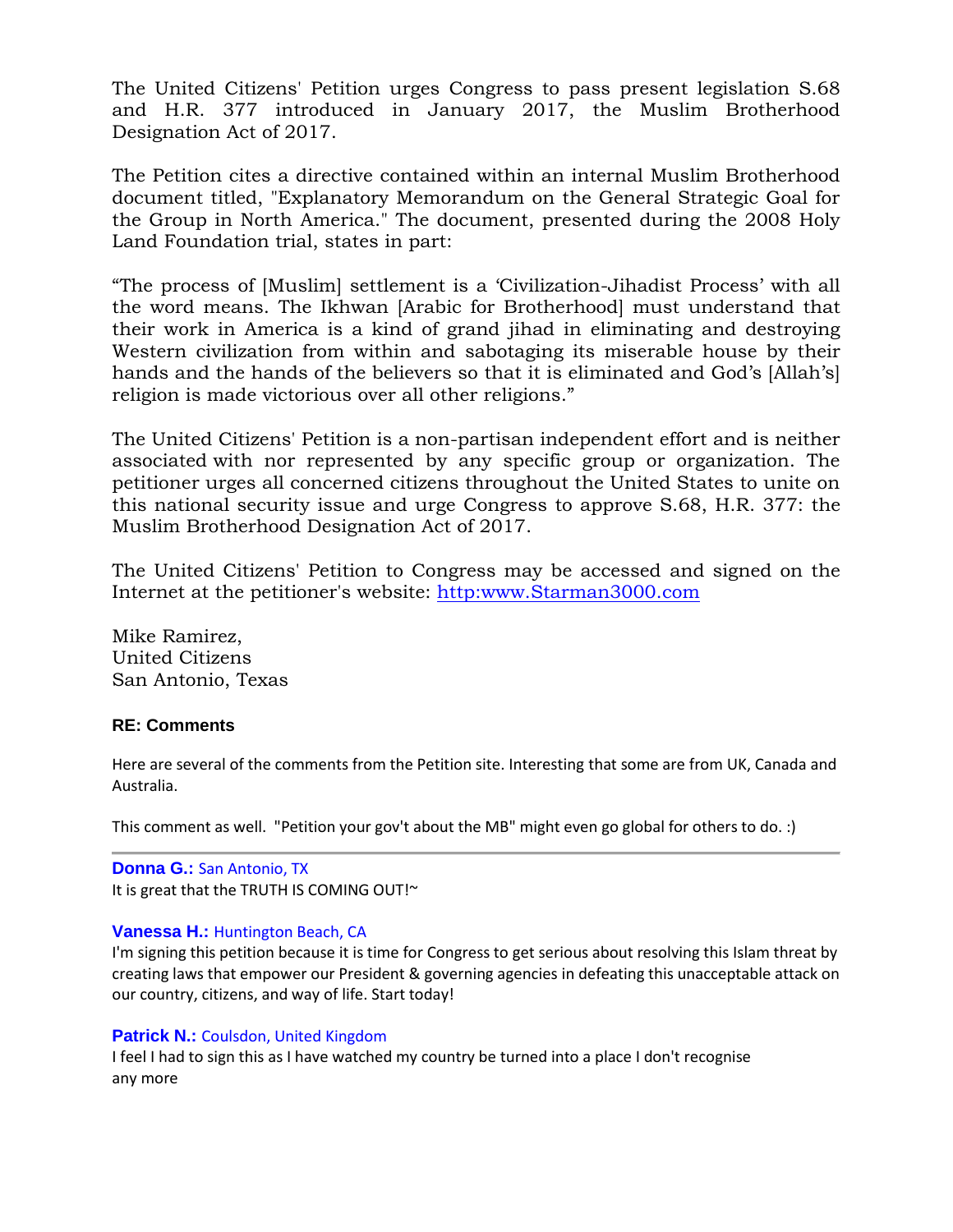# **Stuart W.:** Smithton, Australia

You think Wahhabism is responsible for terrorism. I know it's Islam.

## **Lynda R.:** Troy, MI

I'm doing what I can to keep our country from becoming another England. If we keep going the way we are, extremists will take over the U. S. also. We have to call them what they are. Terrorists!

#### **Gary G**.**:** Riverside, CA

Sharia law and the koran have no standing with American Constitution

### **Marilyn Z.:** Berwyn, IL

Muslim Brotherhood's only desire is to take control of the US. They do not wish to follow American values, laws, etc.

#### **Debbie P.:** Highlands Ranch, CO

I'm signing this because sharia law has no place in the United States!! It's barbaric & I don't want my grandkids to grow up with it.

#### **Sandra H.:** Meridian, ID

This organization is known by our FBI, CIA, and NSA to be a terrorist organizations. Many have infiltrated our government. We must remove them, and denote this organization as terrorist now, any members from government positions immediately.

#### **Marie Aubry.: Powell River, Canada**

I have come to realise that this organisation is a terrorist one indeed! We, in Canada also have this problem but the PM protects them here! A real shame!

#### **Elliot F.:** Jacksonville, FL

The Muslim Brotherhood is the most dangerous organization that is not properly recognized as such by the West.

#### **William G.:** Brookline, MA

I know the methods and goals of Muslim Brotherhood personally from experiences in the Middle East. They are neither benevolent nor about human rights. They are outlawed by many Arab Muslim nations, for good reason.

#### **Gale Hanson.:** Omaha, NE

Follow the money! The Muslim Brotherhood has managed to bribe its way into the Brookings Institute and other organizations. They have a jihad plan to change our government from within and they must be stopped!

#### **Douglas L.:** Delray Beach, FL

WHY SIGN THIS? America is in grave danger and this organization is a threat to our very existence as a Republic. It is ridiculous that this organization has not already been listed as a terrorist supporting nation as the evidence that it is, is overwhelming - FYI I have a doctorate in Islamic studies and have lived in the Middle East for over 35 years.

#### **Judy R.**: Auburn, CA

The Muslim Brotherhood CAIR have infiltrated our government to the highest levels supported by the Obama Presidency and Hillary Clinton. They worked to install the Brotherhood after